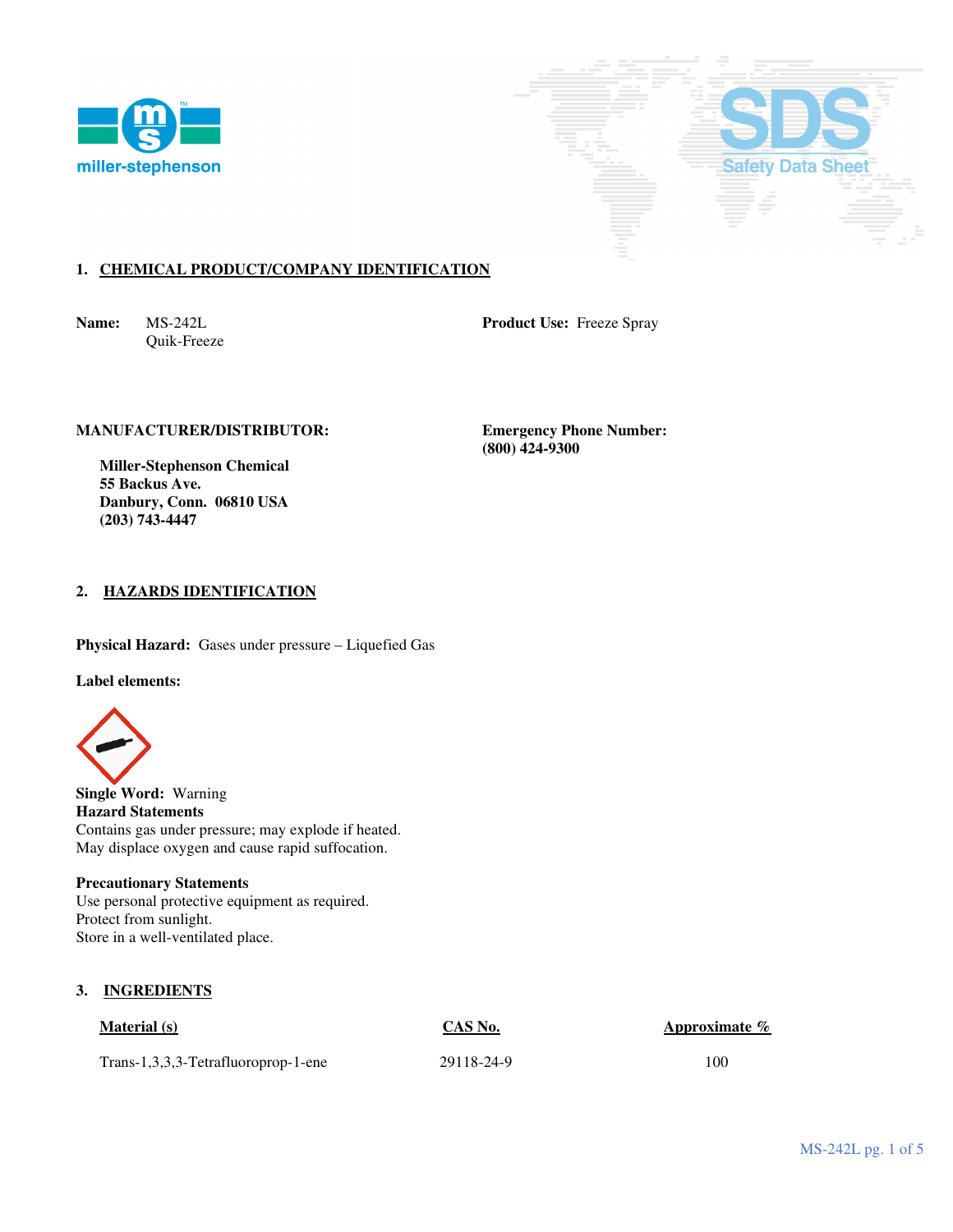### **4. FIRST AID MEASURES**

**Inhalation:** Remove patient to fresh air. If not breathing, give artificial respiration. If breathing is difficult, give oxygen, provided operator is present. Call a physician.

**Eye:** Remove contact lenses from eyes. Immediately flush with large amounts of water, lifting eyelids until no evidence of the chemical remains. Get medical attention.

**Skin:** Rapid evaporation of the liquid may cause frostbite. If there is evidence of frostbite, bathe (do not rub) with lukewarm (not hot) water. If water is not available, cover with a clean, soft cloth or similar covering. Call a physician if irritation develops or persists.

**Oral:** Unlikely route of exposure. As this product is a gas, refer to the inhalation section. Do not induce vomiting without medical advice. Call a physician immediately.

**Notes to Physician:** Treatment of exposure should be directed at the control of symptoms and the clinical condition of the patient.

# **5. FIRE FIGHTING MEASURES**

**Suitable extinguishing media:** Use the media appropriate for local circumstances and surrounding materials. Water mist, Dry powder, Foam, Carbon dioxide (CO2)

**Specific Hazards during firefighting:** Contents under pressure. Avoid contact with flame and hot surfaces because may burst and form toxic decomposition products (Hydrogen fluoride, Carbon oxides, Carbonyl halides, Halogenated compounds) may form. Vapors are heavier than air and can cause suffocation by reducing oxygen available for breathing.

**Protective Equipment for Fire-Fighters:** Self-contained breathing apparatus and full protective clothing must be worn in case of fire. Exposure to decomposition products may be a hazard to health.

# **6. ACCIDENTAL RELEASE MEASURES**

**Personal Precautions:** Immediately evacuate personnel to safe areas. Remove all ignition sources. Aerosols can explode when heated. Warn personnel of this hazard and unprotected personnel should not return until safe to do so. Ventilate area**.** Vapors are heavier than air and can cause suffocation by reducing oxygen for breathing. Avoid inhalation of vapors. Use an approved respirator if needed to keep exposure levels below the accepted level.

**Environmental Precautions:** Prevent further leakage or spillage, if safe to do so. This product evaporates readily.

**Methods for clean up:** Ventilate. Allow to evaporate.

# **7. HANDLING AND STORAGE**

**Handling:** Avoid inhalation of vapors**.** Use in a well-ventilated area to keep employee exposure below recommended limits. Use an approved respirator if necessary. Vapors are heavier than air and accumulate in low areas. Intense heat may cause violent rupture of cans. Avoid contact with naked flames and hot surfaces as toxic decomposition products can be formed. Do not get in eyes or on skin. Do not puncture or burn.

**Storage Conditions:** Store in a clean, dry place, not near sources of heat, in direct sunlight or where temperatures exceed 122<sup>o</sup>F/50<sup>o</sup>C.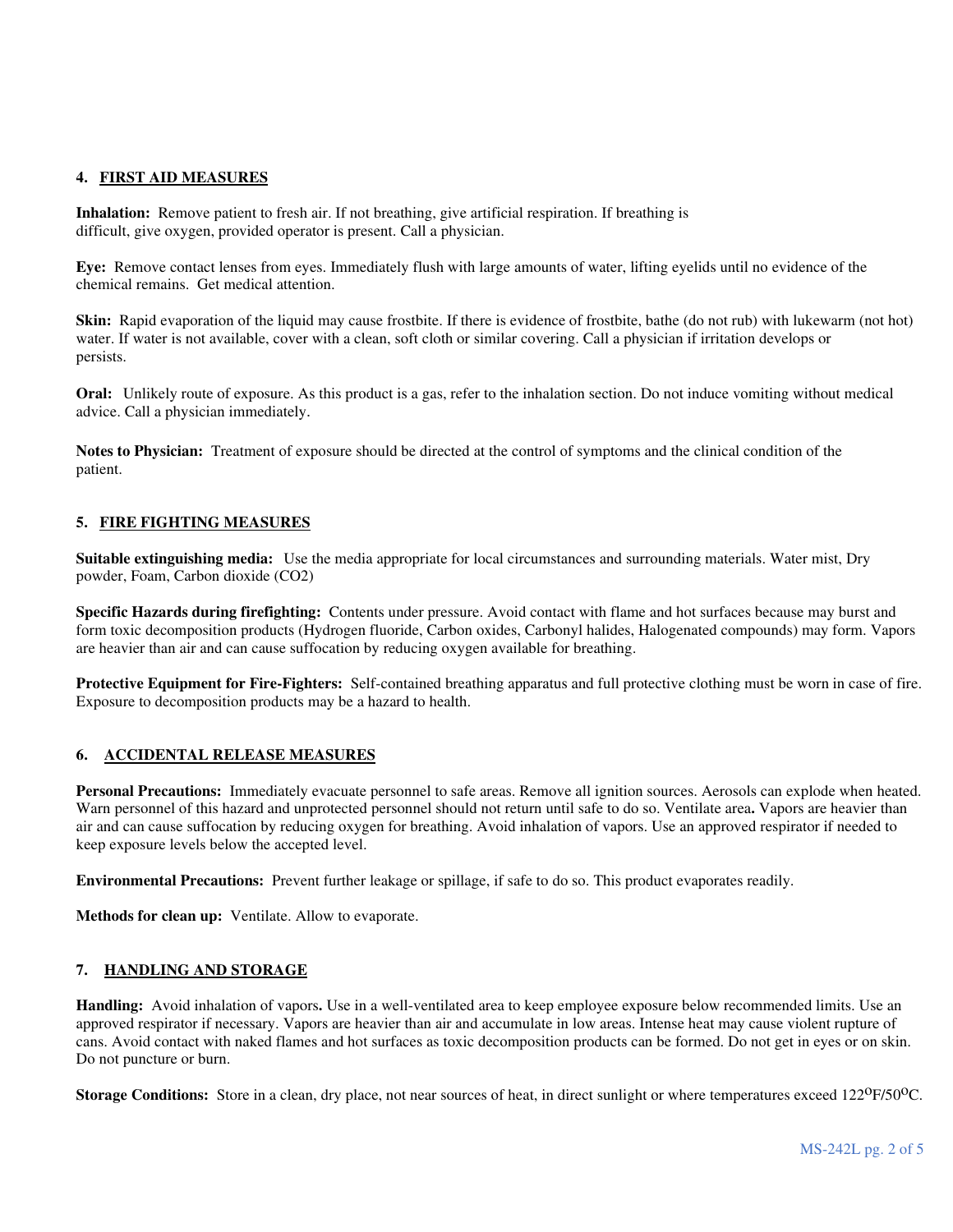# **8. EXPOSURE CONTROLS/PERSONAL PROTECTION**

### **Exposure Limits:** WEEL

Trans-1,3,3,3-Tetrafluoroprop-1-ene 800 ppm (TWA)

**Engineering Measures:** Local exhaust.

**Respiratory Protection:** In case of insufficient ventilation wear suitable respiratory equipment. Wear a positive-pressure supplied-air respirator.

**Eye Protection:** Wear approved safety goggles.

**Skin Protection:** Avoid contact with skin (danger of frostbite). Wear cold insulting gloves/face shield/eye protection, if necessary. Use protective gloves when prolonged or frequently repeated contact occurs.

**Hygiene Measures:** Good personal hygiene practices are always advisable. Avoid breathing vapors. Do not eat, drink, or smoke when using.

# **9. PHYSICAL AND CHEMICAL PROPERTIES**

| <b>Boiling Point:</b> $-2^{\circ}F/-19^{\circ}C$         | <b>Percent Volatile by Volume:</b> 100%                                            |
|----------------------------------------------------------|------------------------------------------------------------------------------------|
| <b>Density:</b> 1.17 g/cc at $70^{\circ}F/21.1^{\circ}C$ | Vapor Pressure: $62$ psi at $68^{\circ}F/20^{\circ}C$<br>162 psi at 129.9°F/54.4°C |
| Vapor Density (Air=1): 4                                 | <b>Solubility in H<sub>2</sub>O</b> : $0.373$ g/l                                  |
| <b>pH</b> Information: Neutral                           | <b>Color:</b> Colorless                                                            |
| <b>Form:</b> Liquefied Gas                               | <b>Odor:</b> Faint Ethereal                                                        |

# **10. STABILITY AND REACTIVITY**

**Reactivity:** Not classified as a reactivity hazard.

**Chemical Stability:** Stable under normal conditions.

**Conditions to avoid:** Protect from sunlight and do not expose to temperatures exceeding 50<sup>o</sup>C.

**Materials to avoid:** Alkali metals

**Decomposition:** This material can be decomposed by high temperatures (open flames, glowing metal surfaces, etc.) forming halogenated compounds, Carbon oxides, Hydrogen fluoride, Carbonyl halides.

**Polymerization:** Will not occur.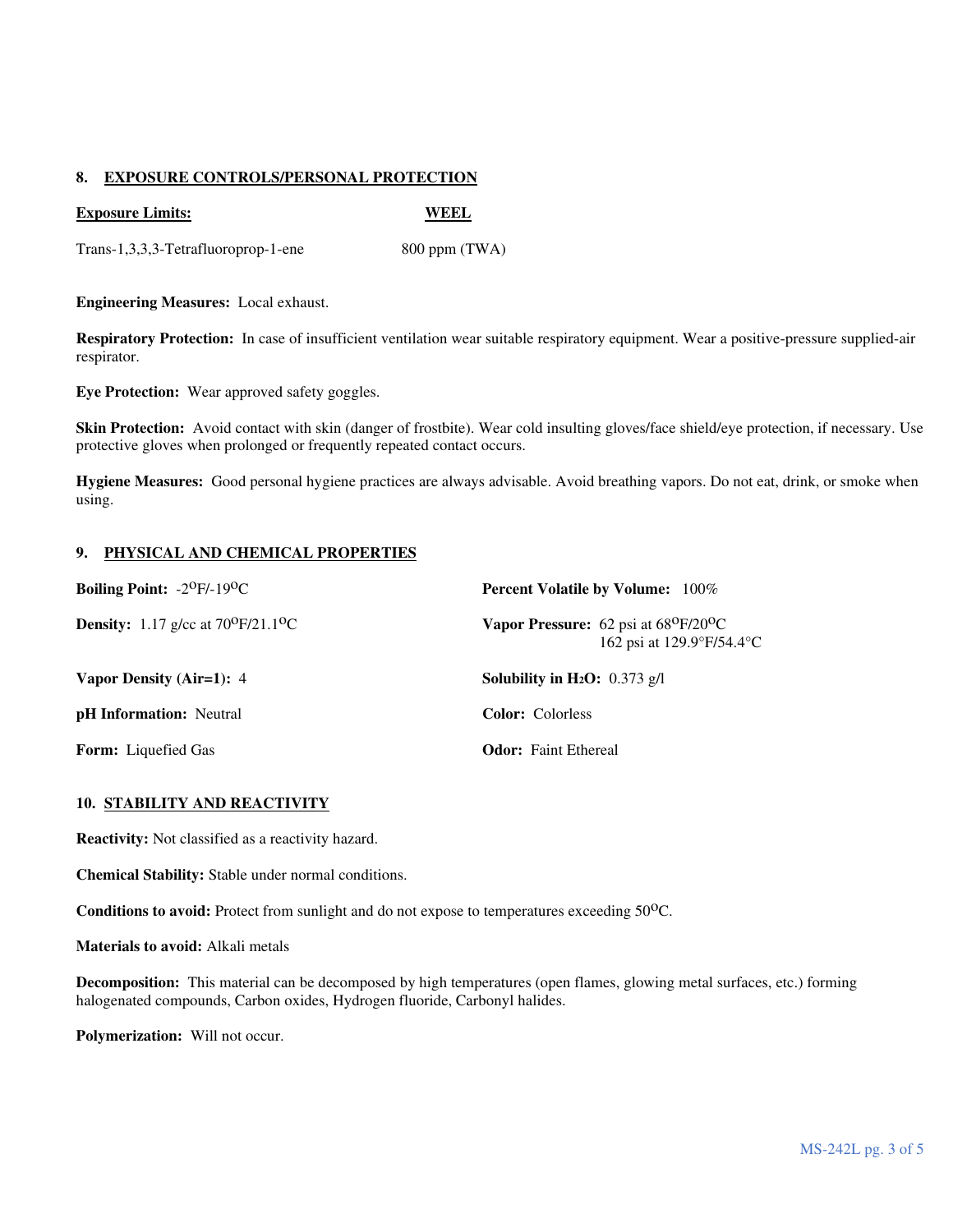# **11. TOXICOLOGICAL INFORMATION**

#### **Acute Inhalation:**

4 hour, LC50 rat: >207000 ppm  **Skin irritation:** No skin irritation in rabbits. Method: OECD Test Guideline 404  **Eye irritation:** No data available. Study technically not feasible.  **Sensitization:** Cardiac sensitization Species: Dogs Result: Did not cause sensitization on laboratory animals. **Repeated dose toxicity:** 13 Weeks, Inhalation, rat: Causes mild effects on the heart. NOEL 5,000 ppm **Genotoxicity in vitro and in vivo:** In vitro & in vivo tests - did not show mutagenic effects. **Reproductive toxicity:** Test Method: Two-generation study Species: Rat. Application Route: Inhalation. NOEL: >20,000 ppm Method: OECD Test Guideline 416 **Teratogenicity:** Species: Rabbit & Rat. Method: OECD 416. Did not show teratogenic effects in animal experiments. Species: Rat. Application Route: Inhalation. NOAEC: 15,000 ppm. Method: OECD Test Guideline 414 **Further information:** Note: Excessive exposure may cause central nervous system effects including drowsiness and dizziness. Excessive exposure may also cause cardiac arrhythmia. Rapid evaporation of the liquid may cause frostbite.

# **12. ECOLOGICAL INFORMATION**

#### **Ecotoxicity effects:**

 96 hour, LC0: Cyprinus carpio (Carp): > 117 mg/L. Method: OECD Test Guideline 203 48 hour, EC50: Daphnia magna (Water flea): > 160 mg/L. Method: OECD Test Guideline 202 72 hour, NOEC: Algae (Growth rate): > 170 mg/L. Method OECD Test Guideline 201 **Bioaccumulation:** No bioaccumulation is to be expected (log Pow  $\leq$ =4) **Biodegradability:** Aerobic: Not readily biodegradable

# **13. DISPOSAL CONSIDERATIONS**

Comply with federal, state and local regulations. Do not puncture or incinerate cans.

# **14. TRANSPORT INFORMATION**

**U.S. DOT Limited Quantity** 

 **IATA Proper Shipping Name:** LIQUEFIED GAS, N.O.S. (trans-1,3,3,3-Tetrafluoroprop-1-ene) **Hazard Class:** 2.2 **Identification No.** UN 3163 **Label:** 2.2 **Packing instruction (cargo aircraft);** 200  **Packing instruction (passenger aircraft);** 200